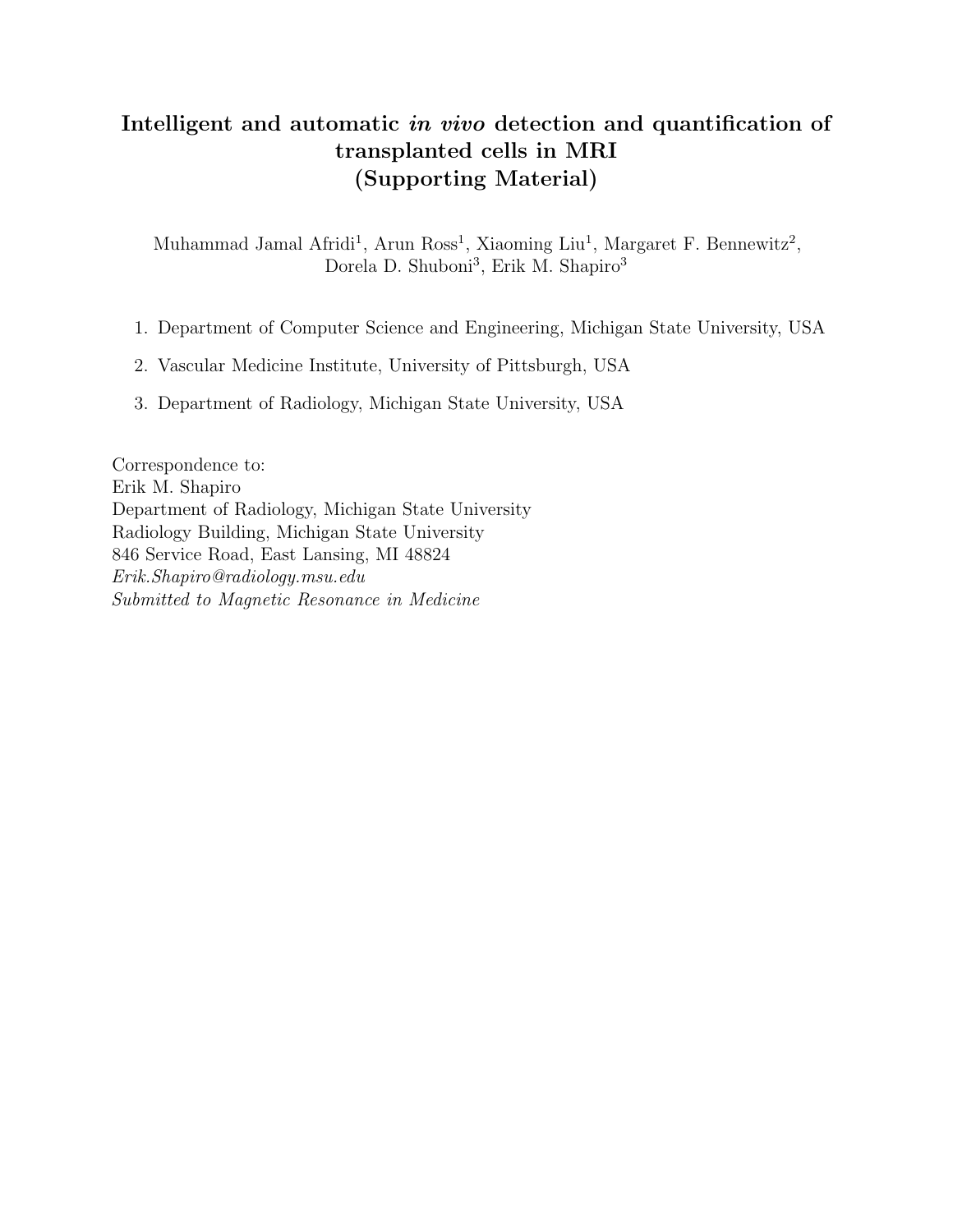

Figure 1: a,b) Single cells within plane c) cell through plane d,e) two cells f) 3 connected cells g, h, i) showing cells bounded within blood vessels, with some at bifurcations; scale bars are 25 ums. Cropped from images with width of 300 um (no MPIO labeled MSCs were cropped from view).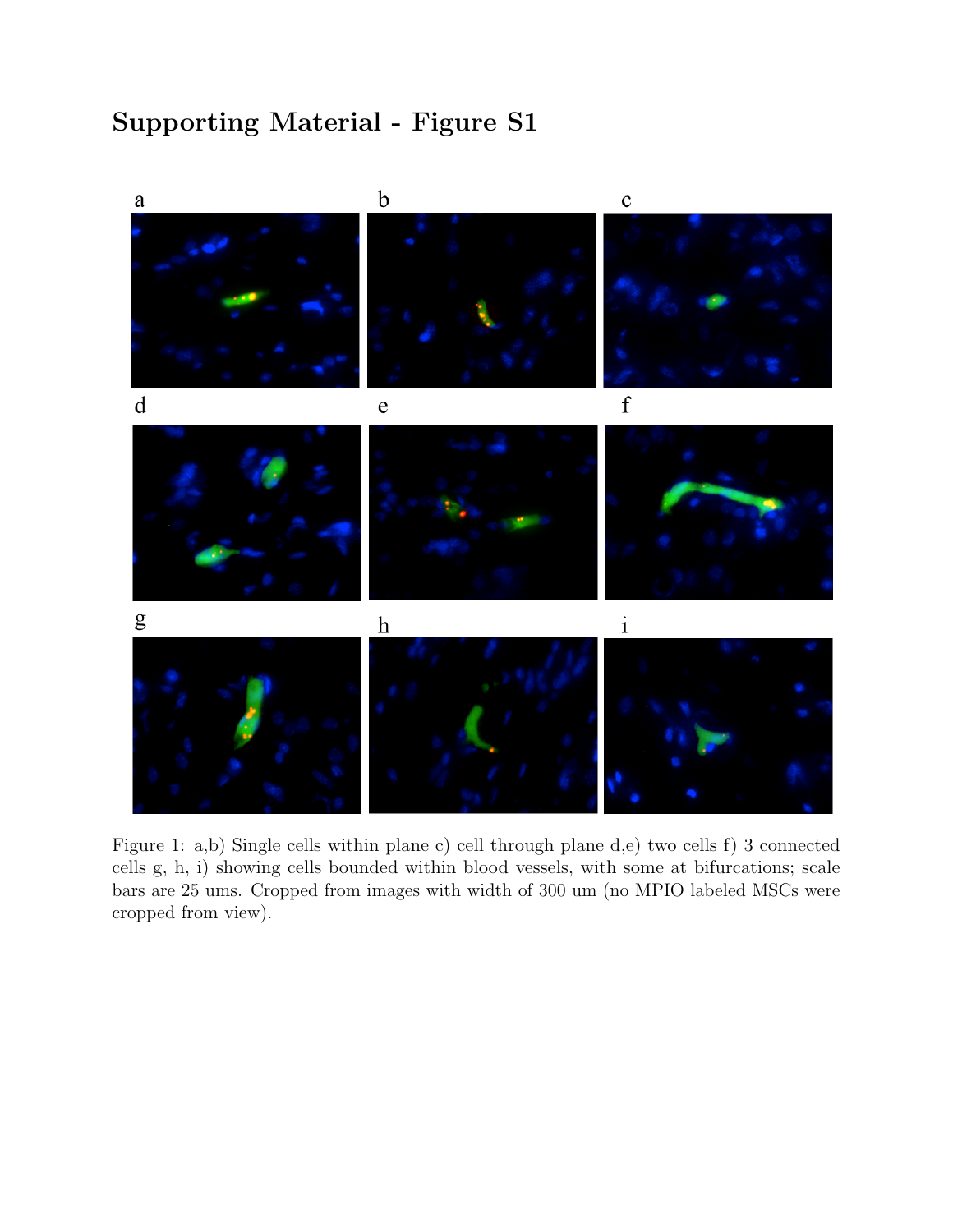

Figure 2: Similar to the concept of eigen faces, Principle Component Analysis (PCA) was utilized to extract eigen spot shapes using all of the  $9 \times 9$  spot patches in the training set. The top PCA component for the spot patches obtained on three labeled rats in  $G_A$  are shown here. An iteratively increasing threshold is then applied on the values of these top PCA components to extract different binary patches that are utilized as filters to capture the shape and intensity information on spot patches.

# o ji e۱ ГJ I œН O H 0 O O

Supporting Material - Figure S3

Figure 3: Binary shape filters are obtained using the top PCA components (shown in Fig. S2.). By iteratively increasing the threshold values from dark to light intensities, PCA components can result in different binary shapes. Domain experts agree that these binary filter patches represent many frequent shapes of the actual spots. All these patches are rotated and translated to obtain a large set of different shape filters. These filters are convolved with each candidate patch and the computed response is taken as a feature. A large set of these responses comprehensively captures the shape and intensity information of spot patches.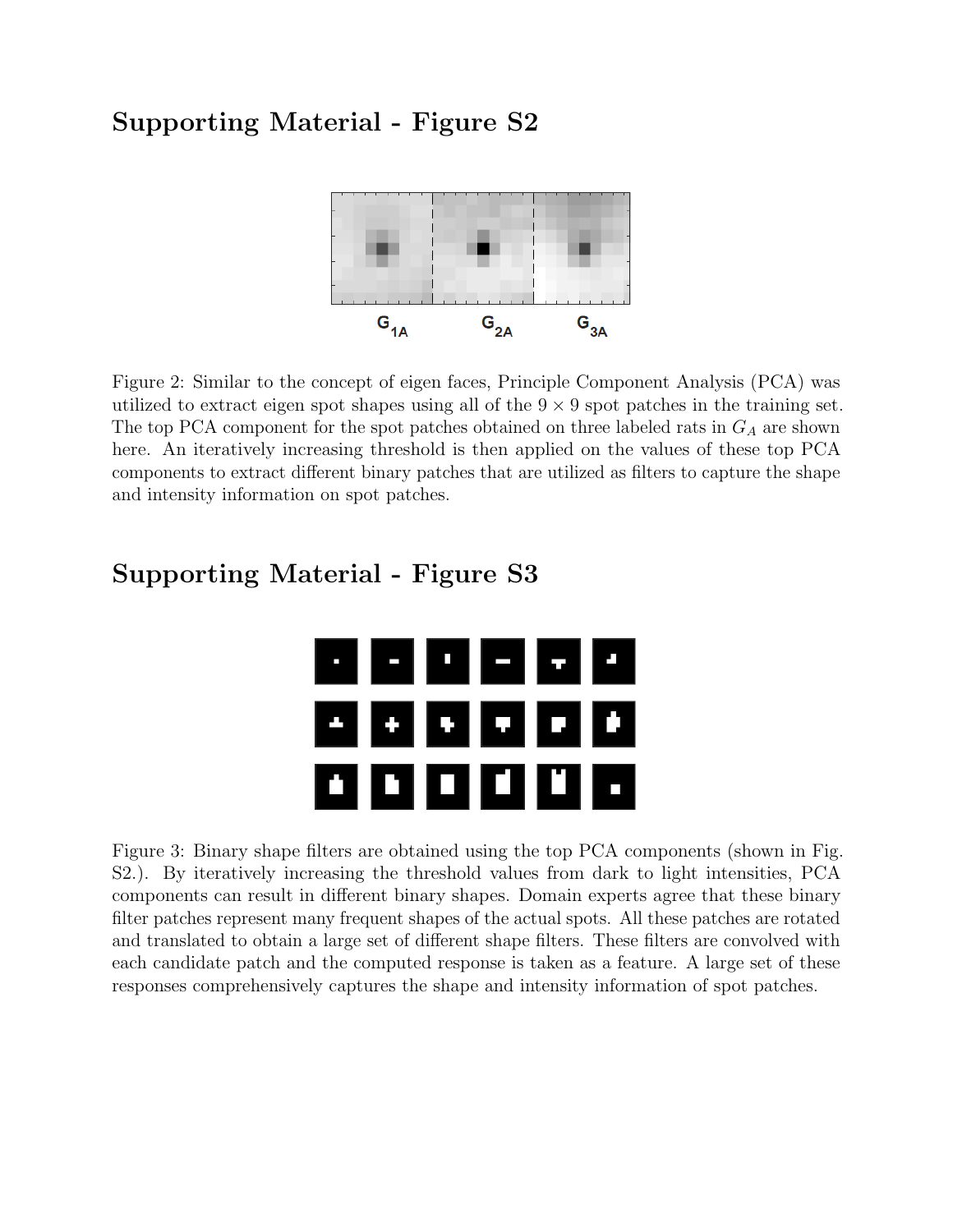

Figure 4: Visual representation of context features for two context patches: While learning the definition of a spot, it may also be useful for a classifier to learn more about its surrounding context. Therefore, to capture the appearance of the patch's context, a larger patch of  $21 \times 21$  was extracted around the center of a candidate patch  $x_i$ . Two well-known appearance descriptors in computer vision were then used to extract features: (a) Histogram of Gradients (HoG) and (b) Gist. A visual representation of HoG for two context patches is shown here. Red lines here indicate the different directions of intensity gradients whereas the lengths of the lines determine their magnitude.

### Supporting Material - Figure S5



Figure 5: CNN architecture used in this work. The network takes a 9x9 image patch as input for a classification task i. Each composite layer  $L^k$ ,  $k \in \{1,2,3\}$ , is composed of a convolutional layer  $C^{ik}$  which produces the feature maps  $F^{ik}$  and a non-linear gating function β producing the transformed feature maps  $F_{\beta}^{ik}$ . After passing through the composite layers, the net passes through the fully connected layer  $L^{fc}$  which produces the output. The softmax function is then applied to the output. Note that in the context of this work, this architecture represent the model M. The weights of all the filters across its processing layers are learned using the training data.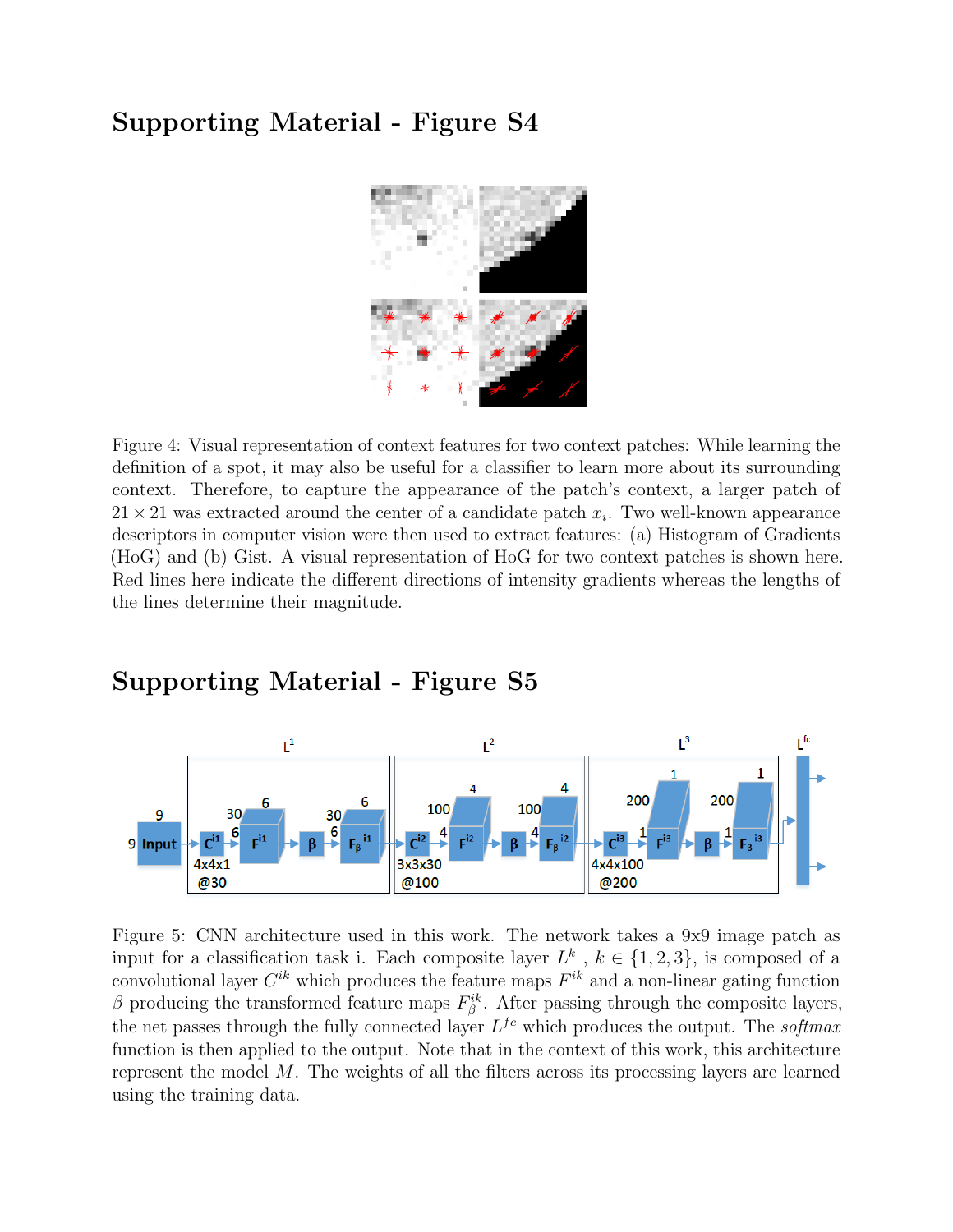

Figure 6: Some convolution filters learned by the 2nd composite layers of our deep learning approach. Usually, each filter acts as a neuron and due to co-adaptation between a large number of such neurons, highly sophisticated features are extracted that can potentially model spot shape, intensity, texture etc.

# Supporting Material - Figure S7



Figure 7: Transformed, average images for different source datasets.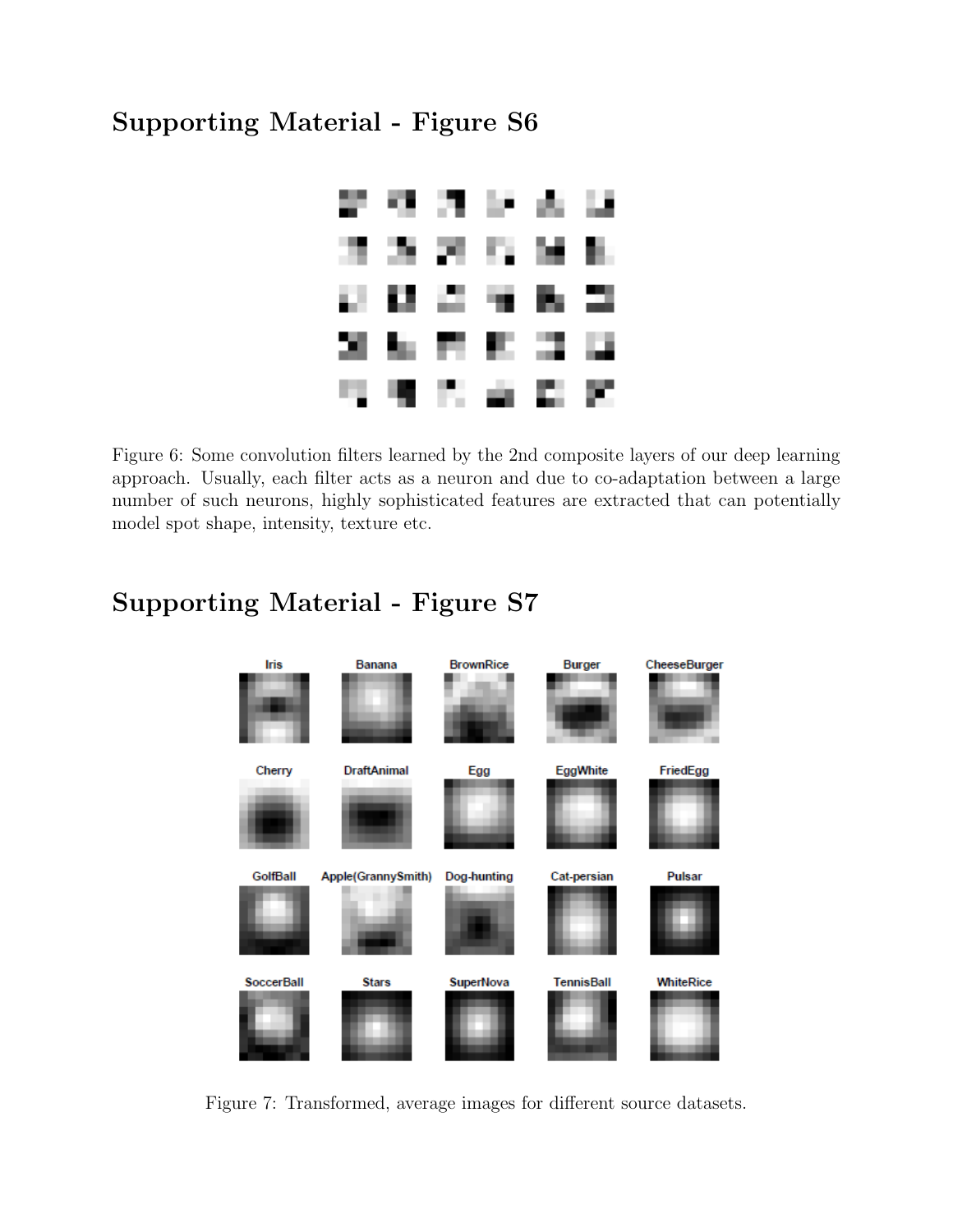## Supporting Material - Methods

#### Cell preparation

A model of single, dispersed cells in the rat brain was created by intracardiac injection of magnetically labeled MSCs. Animal experiments were approved by the Yale University and Michigan State University Animal Care and Use Committees. MSCs were maintained in low glucose DMEM without L-glutamine, supplemented with 10% fetal bovine serum (FBS), 1% L-glutamine, and 1% penicillin/streptomycin. The cells were grown until 80% confluent in T25 culture flasks. Prior to injection, MSCs were labeled with fluorescent 1.63 micron MPIO (Bangs Laboratory, Flash Red) by overnight incubation at a concentration of 40 beads per cell (∼44 pg Fe/cell), followed by washing in PBS to remove uninternalized particles. This labeling scheme has previously been validated to label cells to a level of ∼10-15 pg Fe/cell (37). Control cells were labeled with media only. Unlabeled and MPIO labeled MSCs were also stained with carboxyfluorescein succinimidyl ester (CFSE), a fluorescent dye. In brief, cells were incubated for 5 min in a concentration of 0.05mM CFSE and then washed twice with PBS containing 5% HI FBS after centrifugation at 300g for 5 min. Prior to injection, the cells were then diluted in  $0.9\%$  saline into two concentrations (n=3/group), which would deliver 200,000 cells (Set  $G_A$ ) or 250,000 cells (Set  $G_B$ ) per 200uL injection.

#### Animal preparation

Adult Fischer rats were anesthetized with 3% isoflurane in 90% oxygen/10% medical air and orally intubated. A mechanical ventilating unit provided regulated breathing at 65 breaths/minute. Respiratory patterns and end tidal  $CO<sub>2</sub>$  were monitored. After being placed in the supine position, rats were shaved along the left side of the chest, from the sternum downwards and prepped using aseptic technique. No skin incisions were made; rather, cells were injected noninvasively. 200,000 or 250,000 MPIO labeled MSCs or unlabeled MSCs  $(200 \mu L)$  were injected slowly into the left ventricle of the rodent heart with a 1 ml syringe attached to a 30-gauge needle. The needle was held at a 45-degree angle, placed ventrally, just left of the sternum, and lowered into the intercostal space between the  $6^{th}$  and  $7^{th}$  ribs. Noticeable blood flow into the syringe was used to gauge placement of the needle into the left ventricle. Animals remained under anesthesia, with ventilated breathing for 1−1.5 hours before being imaged on MRI

#### In vivo MRI

MRI of live rats was performed on a 7.0T Bruker Biospin or 11.7T Varian system, 1−1.5 hr after intracardiac injection of unlabeled or MPIO labeled MSCs. Separate transmit-only volume and receive-only surface coils were used. During MRI, rats remained mechanically ventilated at 65 breaths/min, under 3% isoflurane anesthesia in 90% oxygen/10% medical air. End tidal  $CO<sub>2</sub>$  and respiratory patterns were monitored.  $T_2^*$  weighted 3D gradient echo MRI was performed at 100 micron resolution using the following imaging parameters:  $TR = 30$ ms and TEs = 10 (7.0T) or 8 (11.7T) ms.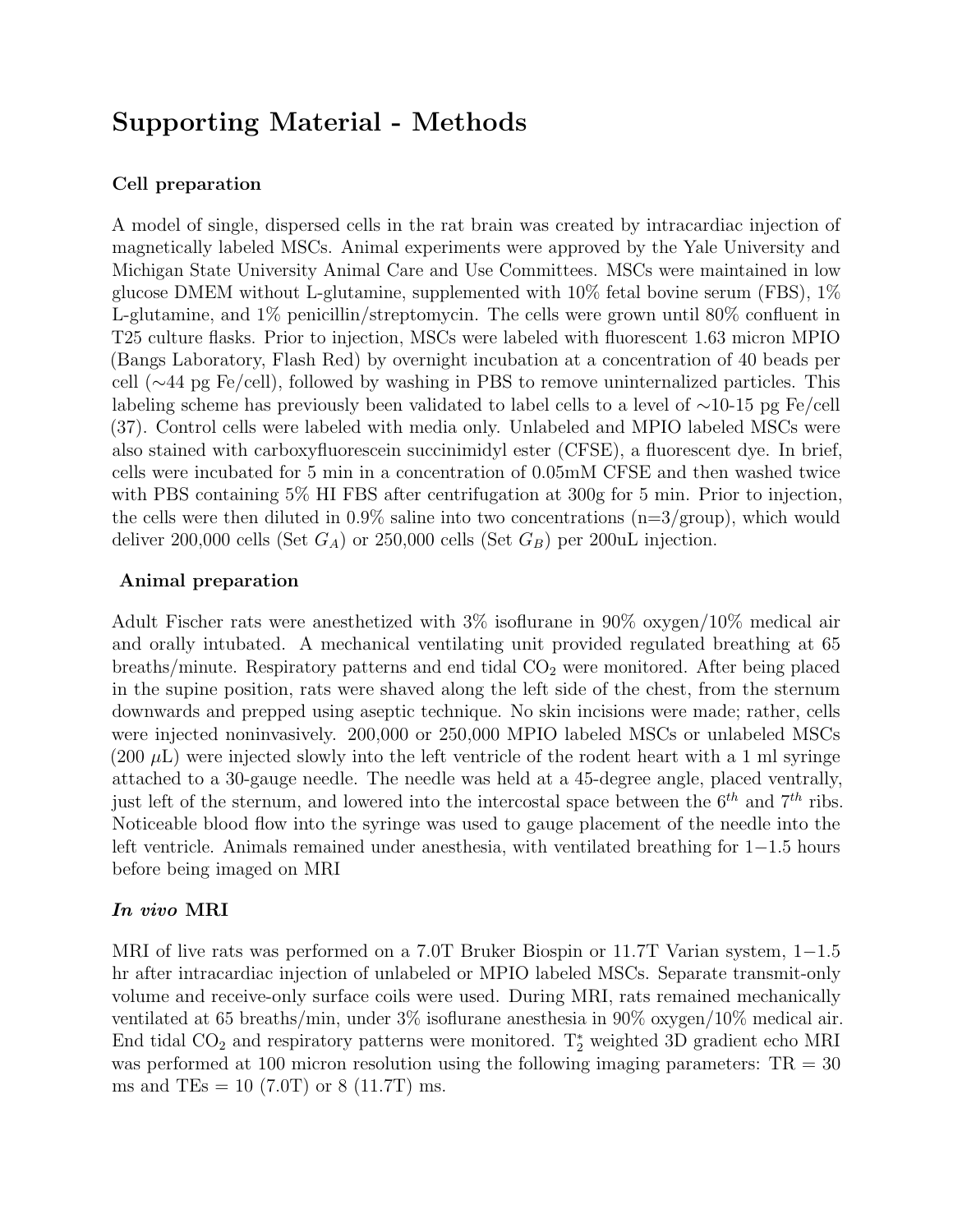#### Histology

Immediately following MRI, rats were transcardially perfused with warm 0.9% saline, followed by ice cold 4% paraformaldehyde solutions of pH 6.5 and pH 9.5. Brains were excised and post-fixed in 4% paraformaldehyde with 10% sucrose at 4◦C. After sinking, brains were rinsed in PBS, patted dry, placed in a plastic cryomold, and immersed in TissueTek embedding compound. After a few minutes of equilibration, brains were quickly frozen on dry ice and stored at -80 $°C$ . A cryostat was used to cut  $16\mu m$  sections of the brains. Slides of interest were hydrated in PBS for 10 minutes, and mounted with ProLong Gold antifade with DAPI. Fluorescent microscopic images were acquired with the GFP filter for MSCs, Texas Red filter for MPIOs, and the UV filter for DAPI. Images of cells were taken with an approximate width of  $300\mu$ m across. To determine the percentage of images containing 1, 2, or 3 cells, the number of MPIO labeled cells in each image was counted for a total of 70 images. Each image was cropped to a FOV of 100  $\mu$ m across for a closer view of the cells to display in Figure S1; no MPIO labeled MSCs were removed from view by cropping.